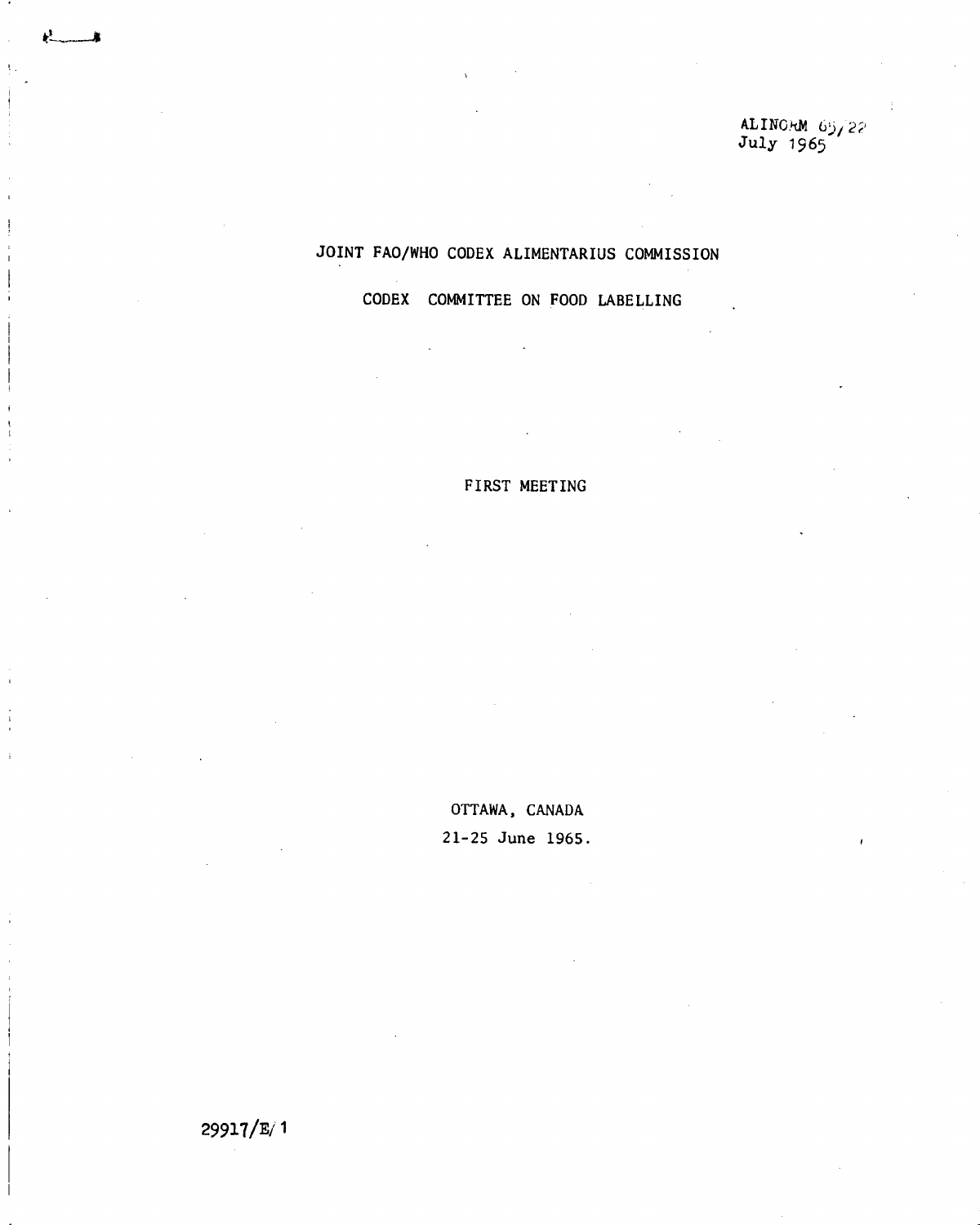|  | Table of Contents |
|--|-------------------|
|  |                   |

 $\mathbf{r}$ 

 $\label{eq:2.1} \frac{1}{2} \int_{\mathbb{R}^3} \left| \frac{d\mu}{d\mu} \right|^2 \, d\mu = \frac{1}{2} \int_{\mathbb{R}^3} \left| \frac{d\mu}{d\mu} \right|^2 \, d\mu = \frac{1}{2} \int_{\mathbb{R}^3} \left| \frac{d\mu}{d\mu} \right|^2 \, d\mu.$ 

 $\label{eq:2.1} \frac{1}{\sqrt{2}}\int_{\mathbb{R}^3}\frac{1}{\sqrt{2}}\left(\frac{1}{\sqrt{2}}\right)^2\left(\frac{1}{\sqrt{2}}\right)^2\left(\frac{1}{\sqrt{2}}\right)^2\left(\frac{1}{\sqrt{2}}\right)^2\left(\frac{1}{\sqrt{2}}\right)^2.$ 

 $\label{eq:2.1} \frac{1}{\sqrt{2}}\int_{\mathbb{R}^3}\frac{1}{\sqrt{2}}\left(\frac{1}{\sqrt{2}}\right)^2\frac{1}{\sqrt{2}}\left(\frac{1}{\sqrt{2}}\right)^2\frac{1}{\sqrt{2}}\left(\frac{1}{\sqrt{2}}\right)^2\frac{1}{\sqrt{2}}\left(\frac{1}{\sqrt{2}}\right)^2.$ 

| Paragraph                                         | Topic                  |
|---------------------------------------------------|------------------------|
| 1,2                                               | INTRODUCTION           |
| $\overline{\mathbf{3}}$                           |                        |
| GENERAL PRINCIPLES OF FOOD LABELLING  4,5,6,7     |                        |
| 8,9                                               | NAME OF THE FOOD       |
| LIST OF INGREDIENTS                               |                        |
|                                                   |                        |
| Vitamins and minerals<br>15                       |                        |
| Ingredients of considerably different value<br>16 |                        |
| 17                                                |                        |
|                                                   |                        |
| 22                                                |                        |
| 23                                                |                        |
| 24                                                |                        |
| LANGUAGE TO BE USED ON THE LABEL<br>25            |                        |
|                                                   |                        |
| 28                                                |                        |
| 29                                                | COD ING                |
| SIZE OF MANDATORY INFORMATION<br>30               |                        |
| LOCATION OF MANDATORY INFORMATION<br>31,32        |                        |
| 33                                                |                        |
| EXEMPTIONS FROM LABELLING REQUIREMENTS<br>34      |                        |
| LABELLING OF SPECIFIC FOODS                       |                        |
| 35                                                |                        |
| Processed fruits and vegetables<br>36             |                        |
| 37                                                |                        |
|                                                   | PROGRAM OF FUTURE WORK |
| Items referred to in this report<br>38            |                        |
|                                                   |                        |
| Schedule of reviewing labelling provisions        |                        |
| of standards<br>41                                |                        |
| 42                                                |                        |

 $\mathcal{L}^{\text{max}}_{\text{max}}$  and  $\mathcal{L}^{\text{max}}_{\text{max}}$ 

 $\label{eq:2.1} \frac{1}{\sqrt{2}}\sum_{i=1}^n\frac{1}{\sqrt{2}}\sum_{i=1}^n\frac{1}{\sqrt{2}}\sum_{i=1}^n\frac{1}{\sqrt{2}}\sum_{i=1}^n\frac{1}{\sqrt{2}}\sum_{i=1}^n\frac{1}{\sqrt{2}}\sum_{i=1}^n\frac{1}{\sqrt{2}}\sum_{i=1}^n\frac{1}{\sqrt{2}}\sum_{i=1}^n\frac{1}{\sqrt{2}}\sum_{i=1}^n\frac{1}{\sqrt{2}}\sum_{i=1}^n\frac{1}{\sqrt{2}}\sum_{i=1}^n\frac$ 

 $\frac{1}{2} \sum_{i=1}^{n} \frac{1}{i} \sum_{j=1}^{n} \frac{1}{j} \sum_{j=1}^{n} \frac{1}{j} \sum_{j=1}^{n} \frac{1}{j} \sum_{j=1}^{n} \frac{1}{j} \sum_{j=1}^{n} \frac{1}{j} \sum_{j=1}^{n} \frac{1}{j} \sum_{j=1}^{n} \frac{1}{j} \sum_{j=1}^{n} \frac{1}{j} \sum_{j=1}^{n} \frac{1}{j} \sum_{j=1}^{n} \frac{1}{j} \sum_{j=1}^{n} \frac{1}{j} \sum_{j=1}^{n$ 

 $\sim 10^{-11}$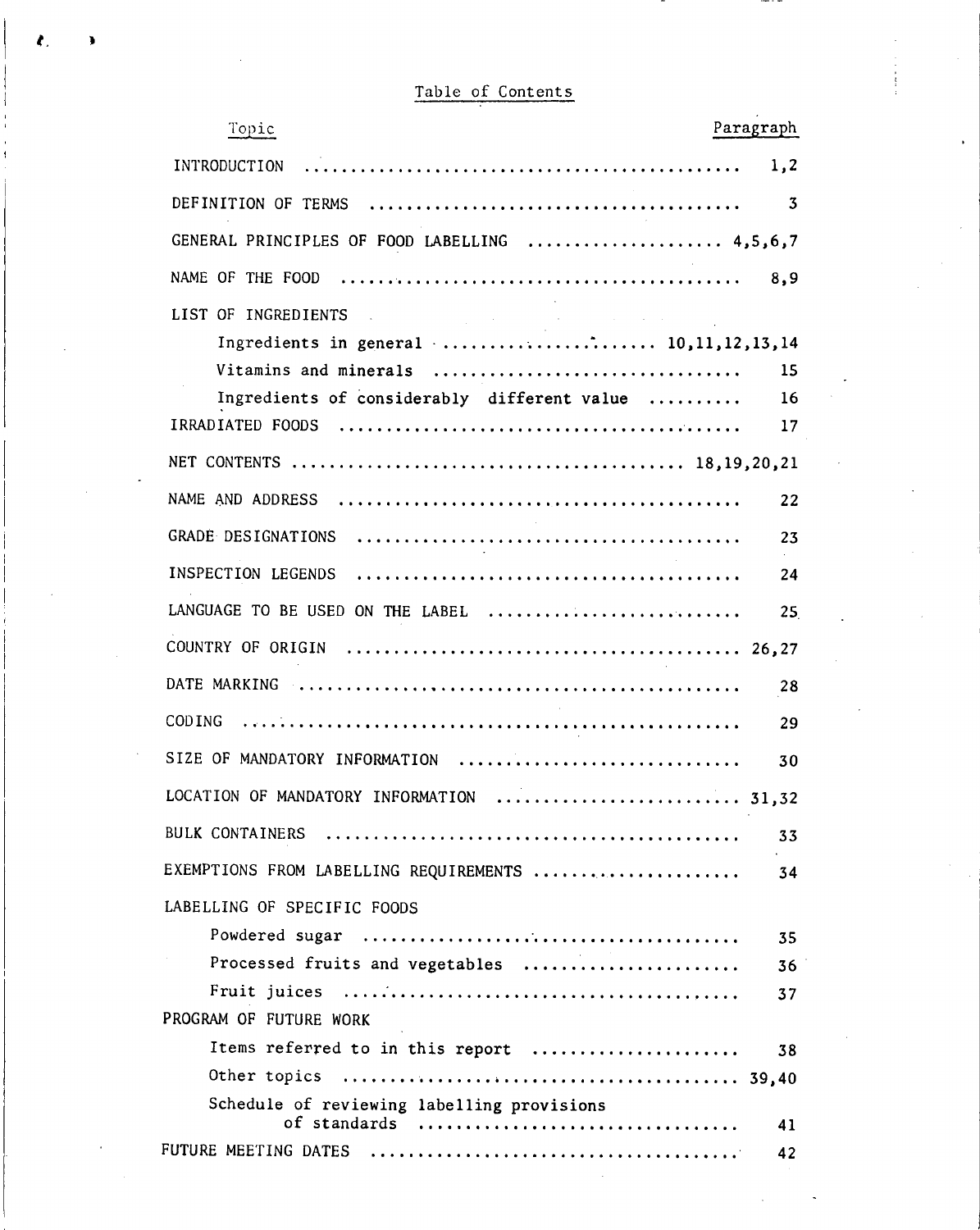### JOINT FAO/WHO CODEX ALIMENTARIUS COMMISSION

#### CODEX COMMITTEE ON FOOD LABELLING

#### FIRST MEETING

#### OTTAWA, CANADA

### 21-25 June 1965

### Introduction

1. The Codex Alimentarius Commission at its second session held in Geneva, 28 September to 7 October, 1964, accepted the offer that Canada take responsibility for a Codex Committee with the following terms of reference:

- $a.$ To draft provisions on labelling applicable to all foods.
- $b.$ To draft provisions on labelling concerning products given priority by the Commission, namely products referred to specific Codex Committees for the elaboration of standards.
- To study specific labelling problems assigned to it by the  $c_{\star}$ Commission.

2. Accordingly this Committee met in Ottawa, Canada, from June 21 to 25, 1965, under the chairmanship of Dr. R.A. Chapman. It was attended by delegates and observers from ten countries. Representatives from the Food and Agriculture<br>Organization of the United Nations and the World Health Organization of the United Nations were also present. The list of participants is attached as Appendix I. (omitted)

### Definition of Terms

- 3. The Committee agreed to the following definitions of terms:
	- "label" includes any tag, brand, mark, pictorial or other  $a.$ descriptive matter, written, printed, stencilled, marked, embossed or impressed on, or attached to, a container of food;
	- "labelling" includes the label and any written, printed or b. graphic matter relating to and accompanying the food;
	- "container" means any form of packaging of food for sale as  $c_{\star}$ a single item, whether by completely or partially enclosing the food, and includes wrappers, confining bands, jars, cans and boxes;
	- "pre-packaged" means packaged or made up in advance, ready for d. retail sale in a container.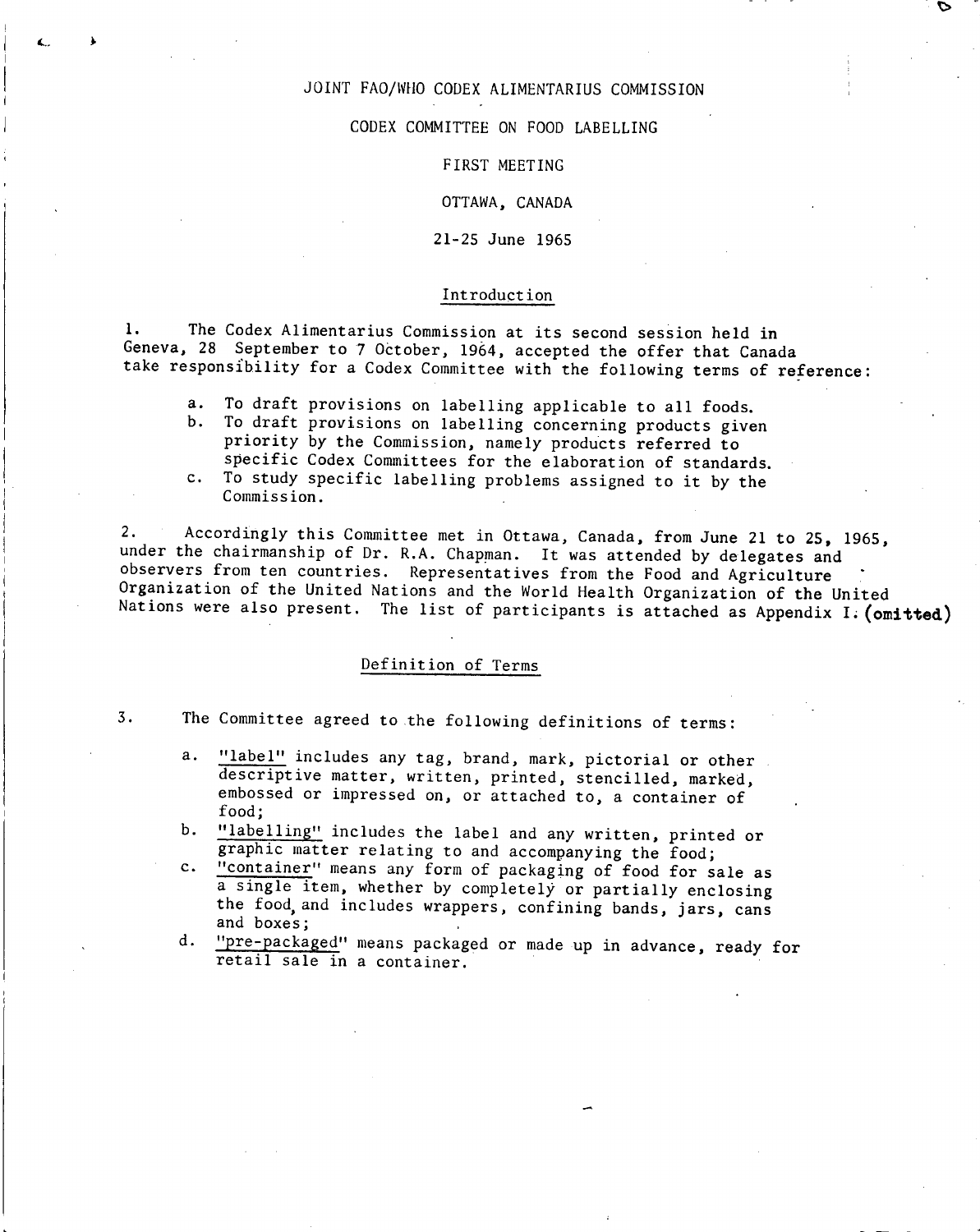#### General Principles of Food Labelling

4. The Committee then considered the general principles which should apply to labelling of pre-packaged foods and, in particular, the requirements necessary to give the consumer full information about the food product as well as to ensüre that there be no deception. It was agreed that the primary purpose of food labelling was to inform the purchaser of the nature and amount of the food. Proper labelling should also protect honest traders but the interest of consumers should be paramount.

5. The Committee agreed that, in general, the purchaser should be provided with the following information on the label of a food:

- the nature of the product;  $a_{\lambda}$
- b. the substances contained therein;
- c. the amount of the product present;
- d. the name and address of a person engaged in the manufacture, distribution or sale of the food;
- e. the facts required to demonstrate the suitability of any food offered for a special dietary purpose.

The Committee recognized that in the case of certain foodstuffs, exemptions from some of these requirements would be reasonable and decided to consider specific proposals at subsequent meetings.

It was further agreed that this information should be presented in a manner  $\cdot$ which was clear, prominent and readily discernible and in no way deceiving or misleading to the purchaser. Also, no false or misleading statements, designs or devices should be allowed to appear on labels or in labelling.

### Name of the Food

8. The Committee discussed the terminology to be used in naming a food on a label. It was considered that there were three categories of foods, namely,

- those for which names had been established by legislation or a. regulations,
- b. those for which common or usual names existed but which had not been recognized by legislation or regulations, and
- c. those for which descriptive names have not been developed.

The Committee agreed that in general, when standards of composition and identity were established for a food, a name (or names) should be designated which should be used on the label to describe the product. In the case of foods for which a standard had not been established, the common or usual name, if one existed, should be used. Where no common or usual name existed, an appropriate descriptive name should be employed where possible, but if such a name was too long or complicated, a "coined" or "fanciful" name could be used provided that it was not misleading.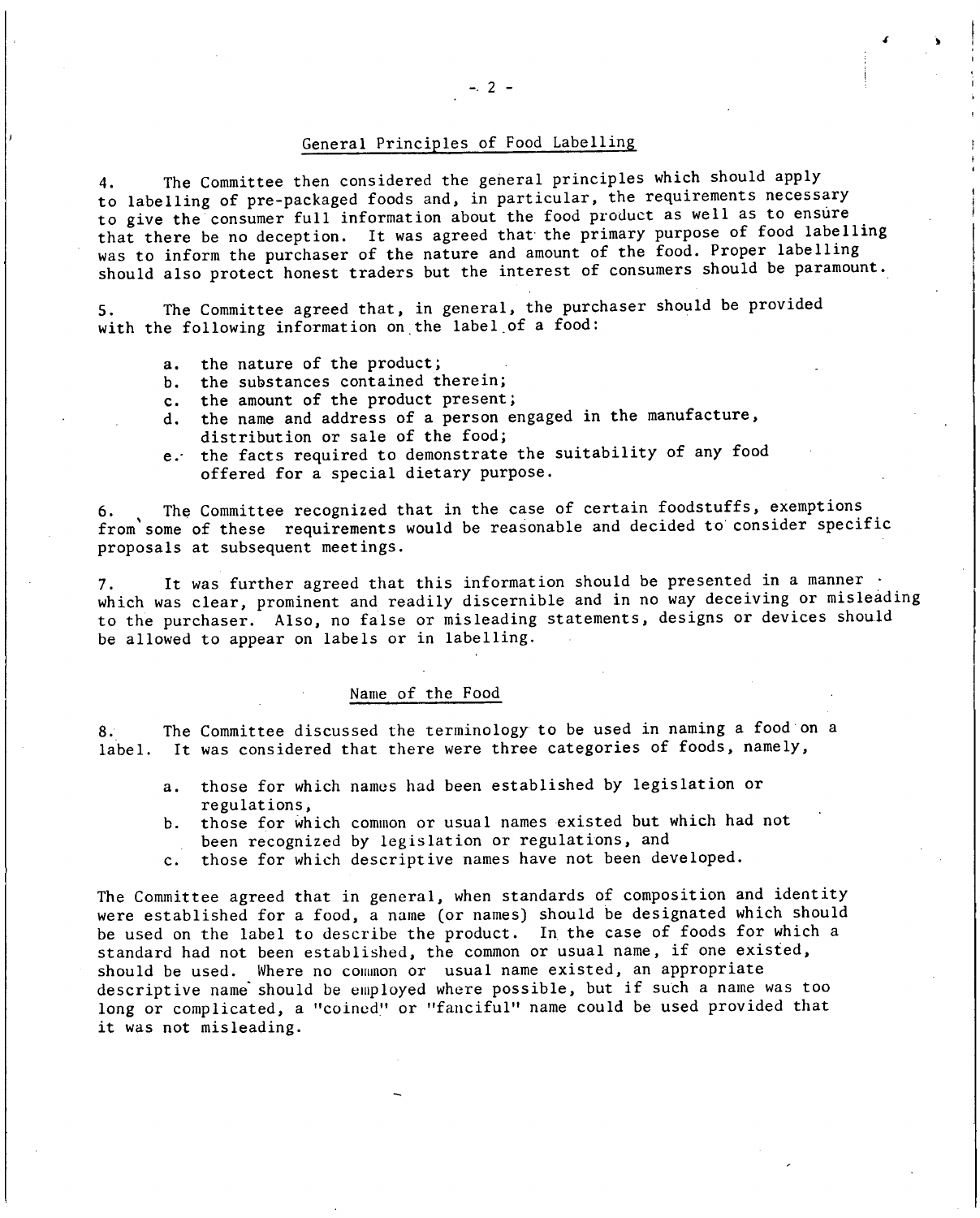9. The Committee agreed that where a descriptive adjective was necessary to identify a product adequately, it should always be used. Normally, class names (e.g., fish, meat, fruit) were not acceptable common names for foods since they did not provide adequate information to the consumer.

# List of Ingredients

10. Ingredients in general. The Committee accepted the principle that a list of ingredients should be shown on the labels of all foods including those for which standards had been established. It recognized, however, that there could be exemptions in certain specific cases. The Committee proposed to consider the question of exemptions at a future meeting-and invited member countries to comment on what foods should be exempted with the reasons for their suggestions. .The Committee further agreed that the declaration of ingredients should normally be required for'products which were the subject of Codex Standards. If a Codex Commodity Committee considered that such a provision was unnecessary in respect to a specific food, it should make a recommendation with supporting reasons for consideration by this Committee.

The Committee also agreed that, when an ingredient of a food had more than 11. one component, the components should normally be declared on the label of the food. It recognized, however, that in some cases this would be either impracticable or unnecessary. Where the ingredient was a standardised product, it would normally be sufficient to declare its name and not the name of its constituents.

The Committee considered that specific names would normally be preferable  $12.$ to class names for the declaration of ingredients but recognized that in certain cases class names would be acceptable, especially when the named ingredient formed only a minor portion of the food. It was agreed, that class names (e.g., emulsifier, colour) could frequently be used for food additives. The Committee proposed to give further consideration to the use of class names in the listing of ingredients, including food additives, and requested that member countries should forward their views, for consideration at the next meeting, on which class names should be generally permitted and which might be acceptable in special circumstances. It also requested views on whether the terms "artificial" and "natural" should be required in the declaration of certain classes of food additives and, if so, for which classes.

The Committee agreed that when a list of ingredients was required to  $13.$ appear on food labels, the ingredients should generally be listed in descending order of proportion as they occurred in the final manufactured product. In dehydrated foods, the ingredients might alternatively be shown in order of proportion of the reconstituted product, if only water was added and if the method of reconstitution is clearly indicated. If the alternative method is used, the list of ingredients should be headed by some statement such as, "ingredients in order when reconstituted".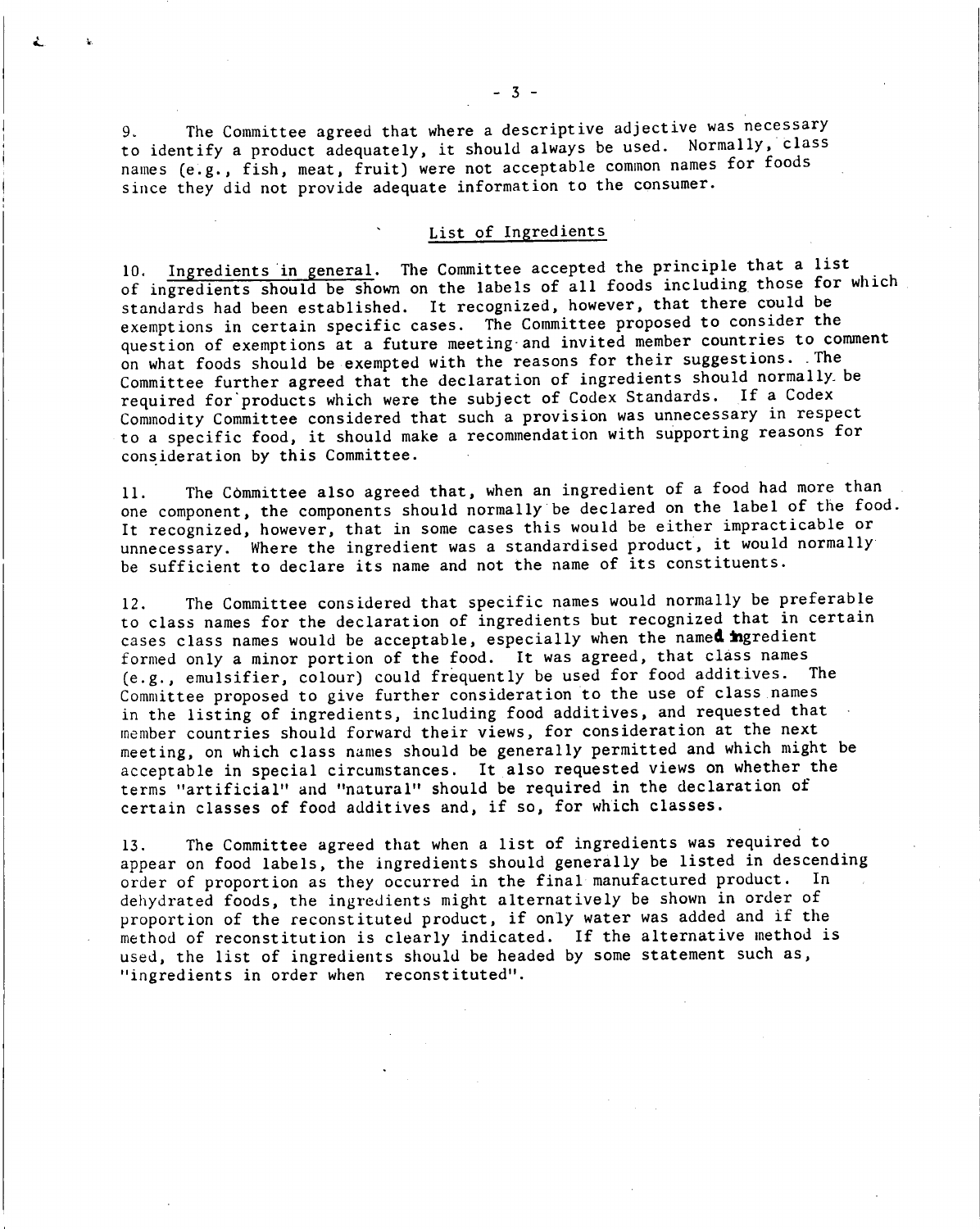**The Committee agreed that it wouia be desirable for water, which had**  14. **been added to a food product, to be declared if this would lead to a better understanding by the consumer of the product's composition. It recognized, however, that in certain instances this would be difficult or impracticable. It also agreed that declarations of such ingredients as brine, syrup or**  broth were normally understood to imply the addition of water and that no **further declaration of water would usually be required.** 

15. Vitamins and minerals. The Committee considered that the previously **mentioned general principle, namely, that a label should include the facts required to demonstrate the suitability of any food offered for a special dietary purpose, should apply to any claims-for vitamins and minerals.** 

**Ingredients of considerably different value.The Committee considered**  16. **the question of possible deception which may arise from a situation where a food consists of a substantial amount of one ingredient and a small amount of another in those cases where the item present in the smallest amount is much more expensive than the other. It thought that, in general, any possible deception- would be best dealt with by means of compositional standards, but that specific labelling provisions might be necessary in certain cases. The Committee believed that the question could best be considered in relation to Codex standards for individual products.** 

#### **Irradiated Foods**

**The Committee was informed that the FAO/IAEA/WHO Expert Committee which**   $17.$ **met in Rome 21 - 28 April, 1964, on The Technical Basis for Legislation on Irradiated Foods had considered the labelling of irradiated foods and made the following statement:** 

**"The Committee recommends that a coded label giving the pertinent conditions of a radiation treatment of food should be used whenever possible to assist public health control. Labelling may be desirable in certain instances to inform the consumer that the food has been irradiated and to provide instructions for its handling and storage".** 

**The Committee thought that it did not have sufficient information on the matter to formulate a recommendation at this time and decided that the subject should be re-examined at its next meeting.** 

#### **Net Contents**

**The Committee considered that labels should carry a correct declaration**  18. **of net contents by volume, weight or numerical count, and noted that in some countries the method of declaration was prescribed by statute. In others, the legislation simply required that the net contents be declared according to the usual practice for such foods. The Committee agreed that normally, the net contents should be declared in fluid measure on liquids, by weight on solids, and by numerical count on foods usually sold by number. Either weight or volume measure might be used for semi-solid or viscous foods.**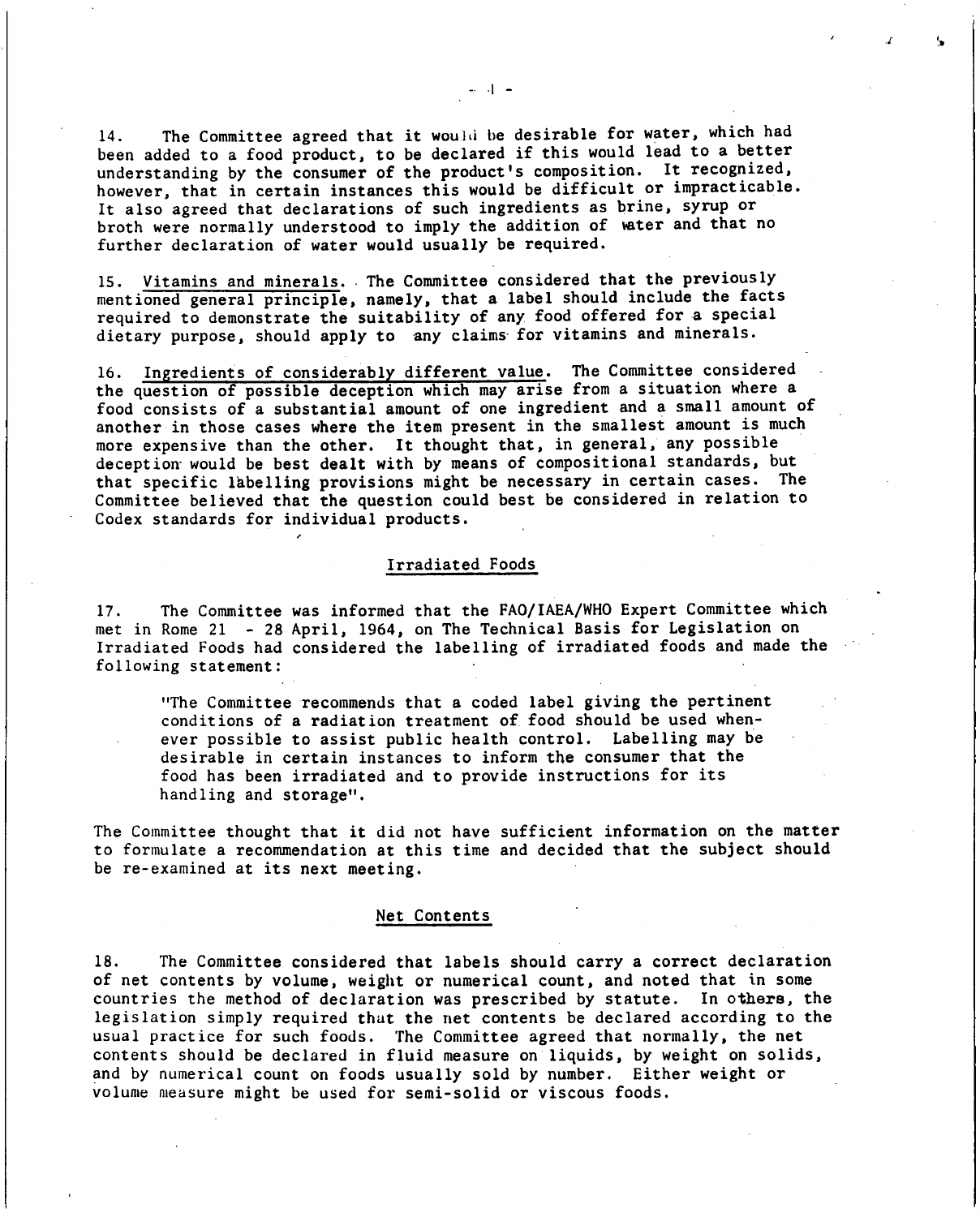The Committee noted that certain products were packed in a liquid 19. medium which was customarily discarded. It was agreed that in such instances a declaration of the drained weight of the product might be desirable. However, the Committee considered that in general the consumer interest might best be served by a requirement for a minimum drained weight in the standard for the food.

The Committee agreed that the net contents might be declared in  $20.$ metric or avoirdupois systems of measurement using that system which was most acceptable to the country where the product was to be sold. There was no objection to the use of both systems on the same label.

The Committee noted that the United States required a correct  $21.$ declaration of the volume of food products in aerosol containers. Canada, on the other'hand, followed the procedure of stating on the label the amount delivered from such containers when directions for use were followed. The Committee requested that the two countries study this problem further and submit a joint report to the next meeting of the Committee.

#### Name and Address

The Committee reaffirmed the general principle that the purchaser  $22.$ should be provided with information on the label of a food to indicate the name and address of a person engaged in the manufacture, distribution or sale of the food. The Committee did not consider a registered trade mark to be acceptable in lieu of the name and address of such person.

### 'Grade Designations

The Committee agreed that grade designations were not necessary for all  $23.$ food products. However, it was considered that where grades had been established, such designations should be readily understandable and not be misleading or deceptive in any way. Uniform nomenclature was also considered important but it was recognized that there were many practical difficulties. As far as Codex standards were concerned, Codex Commodity Committees should refer any designations of proposed grade to the Committee for review in order that uniformity should be maintained as far as practicable.

#### Inspection Legends

 $24.$ The Committee observed that inspection legends were useful in certifying the wholesomeness of products offered for consumption, but considered that any inspection legend implying government inspection must be officially authorized by the government of the producing country. The Committee recognized that in addition to governments there would be outside 'bodies which could also develop inspection legends, but considered that these legends should be so designed that they would not imply any official government inspection and would not be false or misleading in any particular. Inasmuch as inspection legends indicated procedures adgpted to safeguard the health of consumers, it was agreed that this section Should be drawn to the attention of the Codex Committee on Food Hygiene.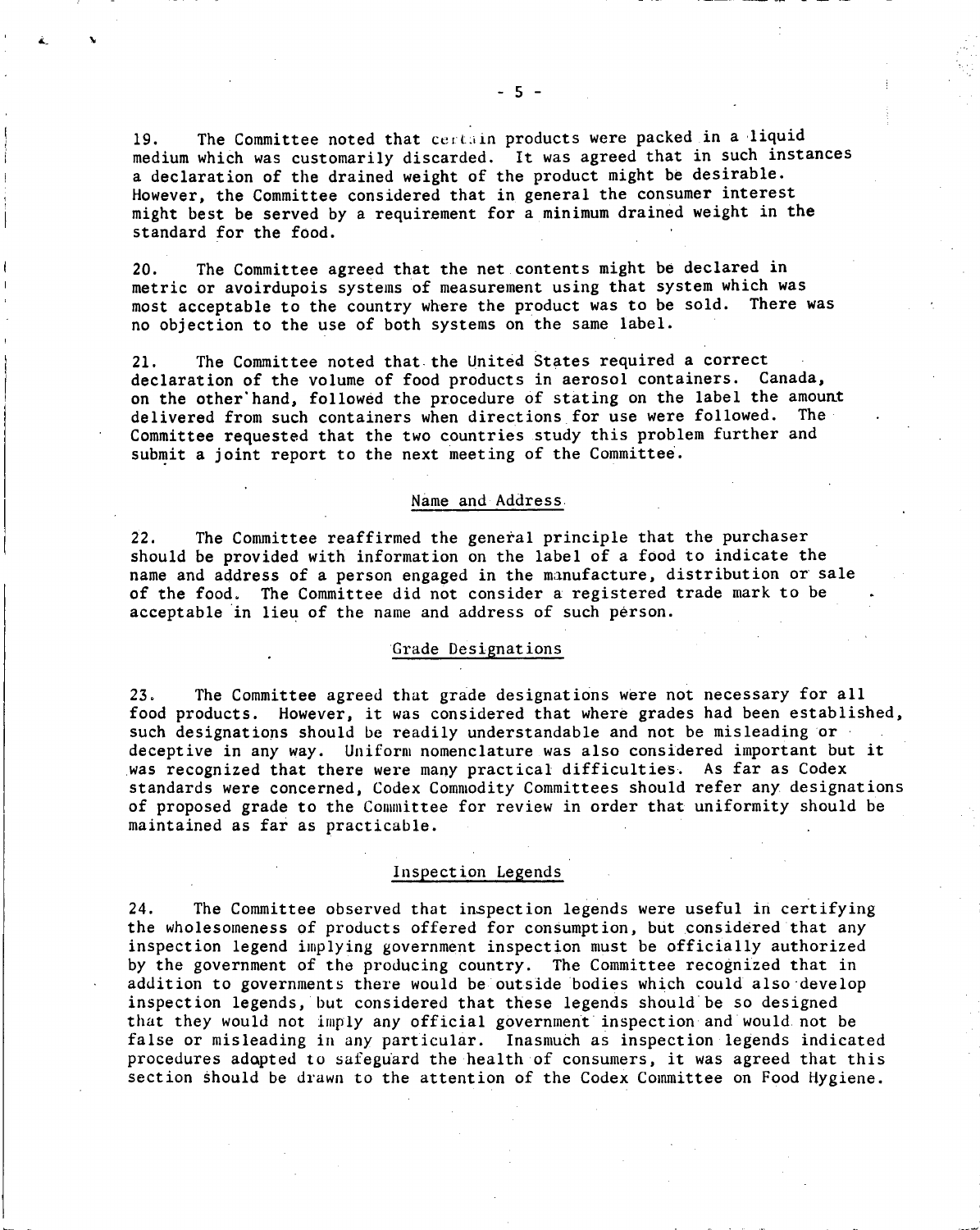# Language to be Used on the Label

It was agreed that, for the purpose of informing the consumer, it would  $25.$ be essential that mandatory information be printed in a language which was generally understood in the country in which the sale of the food product took place. The Committee agreed that it would be satisfactory, for certain food products, to apply a supplementary label which would contain the mandatory information in a language accepted by the country to which the product was exported. The Committee considered that this supplementary label would come within the definition of the term label (paragraph 3 above).

#### Country of Origin

The Committee considered the question of requiring the designation of  $26.$ the country of origin on the label of a food product. It was recognized that, generally, the country of origin could be defined relatively easily. However, in some cases, particularly when the product has received processing in a second country, difficulties might arise. It was agreed that when processing had taken place in such a manner as to change the nature of the product, the country in which the processing was performed should be considered the country of origin.

27. The Committee considered that, as a general principle, a declaration as to the country of origin would be necessary only if its absence would result in deception. This, of course, would not affect the obligation to state the country of origin in compliance with customs or fiscal regulations. The Committee decided to invite comments from member countries.

#### Date Marking

28. The Committee, considering the question of date marking on perishable and semi-perishable foods, agreed with the statement in the United Kingdom Food Standards Committee Report on Labelling 1/ which reads as follows:

"We have considered whether the date of manufacture, packaging or despatch should be indicated on all pre-packed foodstuffs. This is an attractive proposition which would, it is claimed, enable both retailers and consumers to determine quickly and easily whether foodstuffs are fresh or likely to be fit to eat. In our view, however, such a requirement is not practical, since so much depends not on the date the product was made but on the quality and freshness of the food from which it was prepared or on the conditions under which it is transported or stored. In certain cases a date stamp might give purchasers a sense of security which is not justified by the conditions under which the food has been kept since manufacture."

However, one delegation suggested that Codex Commodity Committees, when preparing standards for highly perishable foodstuffs, might consider whether or not the date of packaging or the date beyond which the food should not be consumed, taking into account the normal storage life of the products mentioned under prescribed storage conditions, should be indicated on the label.

<sup>1/</sup> Ministry of Agriculture, Fisheries and Food. Food Standards Committee Report on Food Labelling. London, H.M.S.O., 1964. p. 42, para. 167.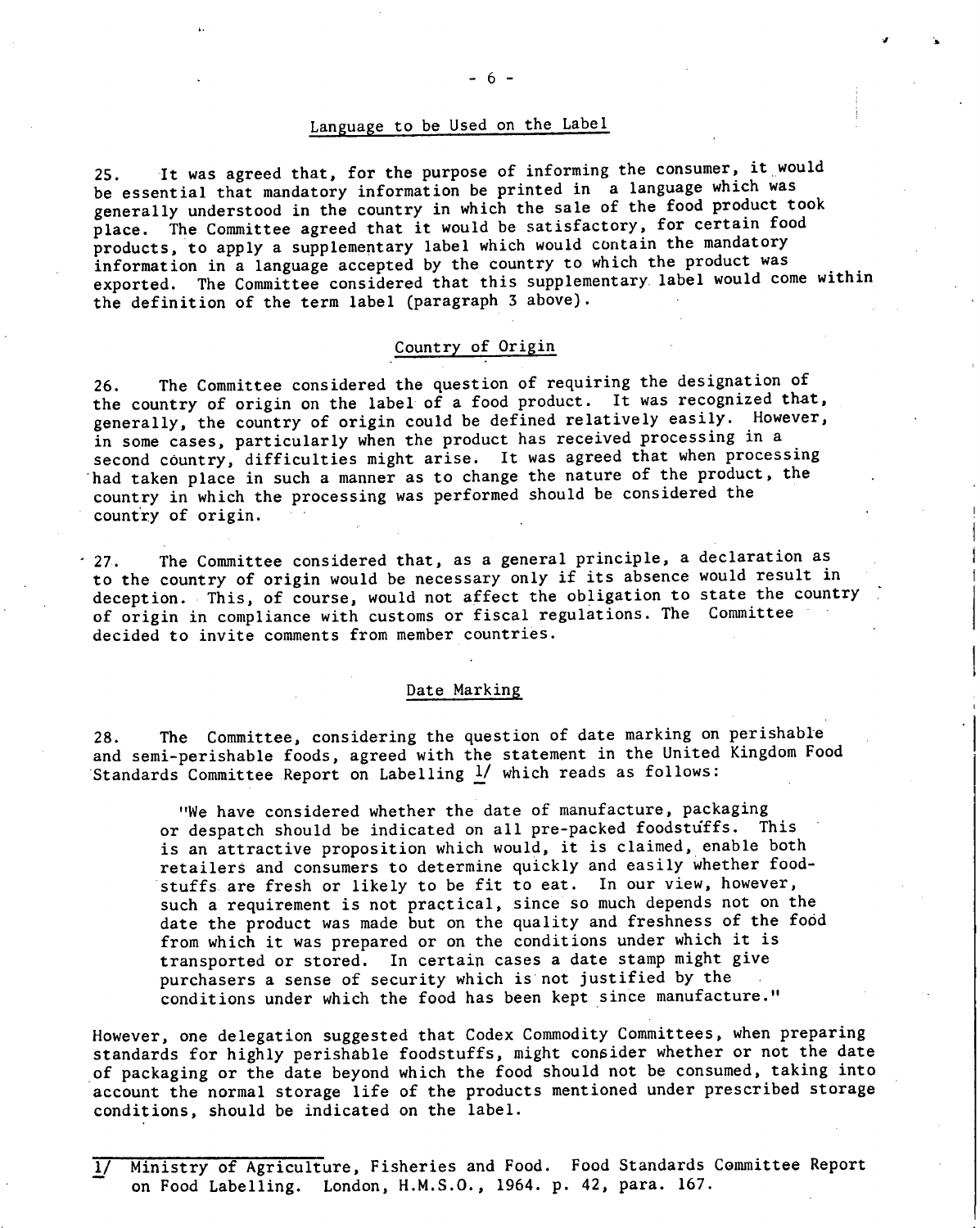#### Coding

29. The Committee briefly considered the marking of food containers in code to indicate the time and place of packing. It agreed that this was a desirable commercial practice to permit proper stock control and to facilitate the rapid recall of foods from the market should this become necessary.

#### Size of Mandatory Information

30. The Committee agreed that mandatory information should be clearly and prominently displayed in a manner readily discernible to the consumer. The Committee considered whether or not any more specific provisions were required to ensure this objective and discussed the following possibilities:

- a. to relate the size of lettering or type for the mandatory information to the size of the largest lettering or type appearing on the label;
- b. to indicate a minimum size of lettering or type for mandatory information;
- c. to relate the size of lettering or type for mandatory information to the size of package or net contents.

The Committee decided to ask for comments from member countries with as much detail as possible on each or any combination of these proposals and also on any other suitable methods for dealing with this question.

#### Location of Mandatory Information

31. The Committee considered that all mandatory information should be clearly and prominently displayed in a manner that is readily discernible to the purchaser and that it was desirable:

- a. to avoid interspersing mandatory and other information and, as far as practical, to print all mandatory information on the same part of the label;
- b. to avoid obscuring mandatory information by designs, written, printed or graphic matter.

32. It was further considered that there were advantages in showing the net contents on that portion of the label on which the name of the product is declared and having all mandatory information shown in the same plane. The Committee decided to invite comments of member countries 'on this point.

#### Bulk Containers

33. The Committee agreed that, in most instances, it would be desirable to provide all mandatory information on bulk containers. However, it recognized that, in certain circumstances, it would be sufficient if adequate information properly to identify a product was attached to the container, provided that all remaining mandatory information accompanied it. Such complete labelling would not be necessary on cartons or cases which were used only for the purpose of transporting or storing a number of smaller, properly labelled, retail containers.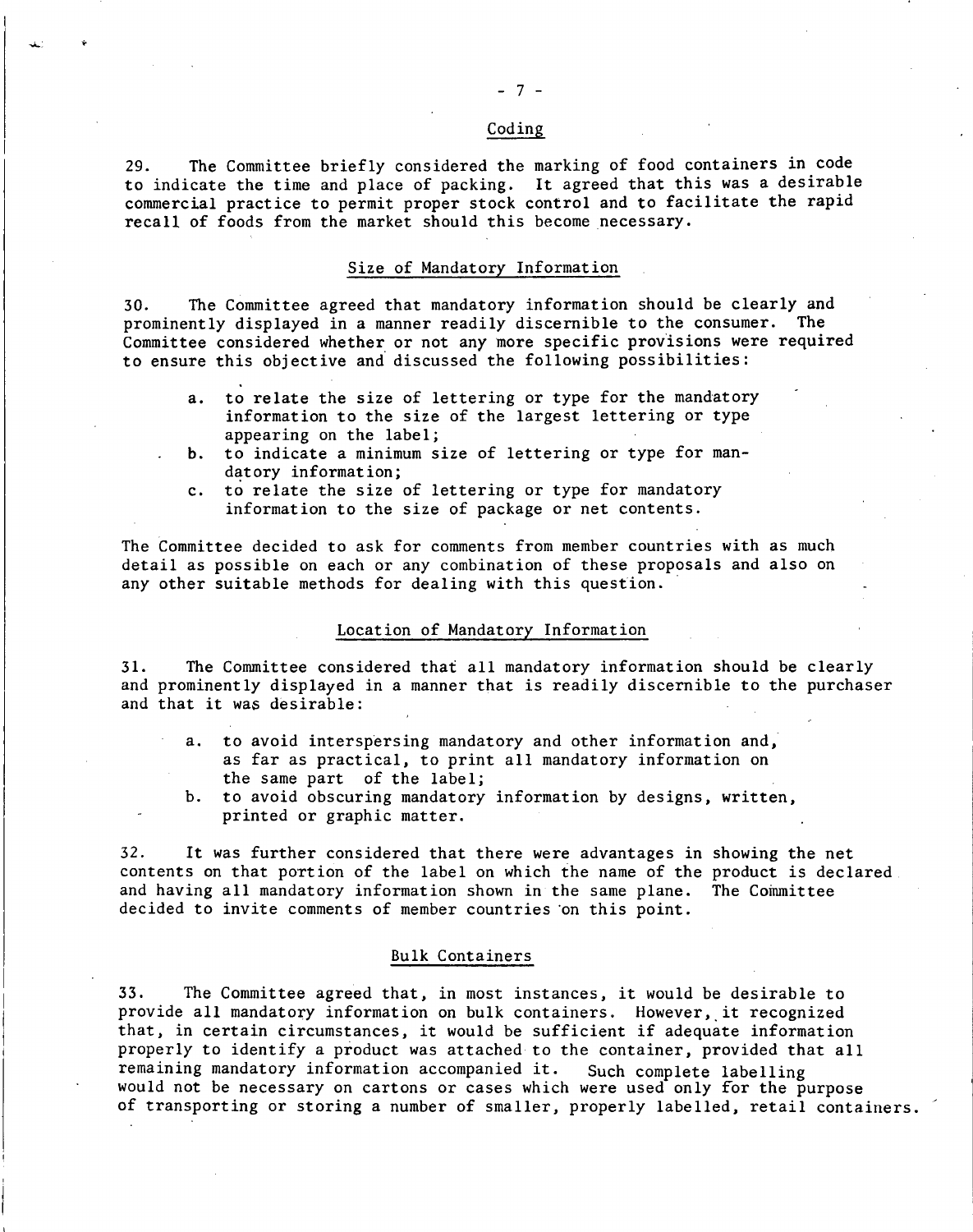# Exemptions from Labelling Requirements

The Committee agreed to make no recommendation at present on the question of exempting from all or any labelling requirements, food packaged from bulk on the premises from which it was sold, but decided to invite comments on this point from member countries.

# Labelling of Specific Foods

Powdered sugar. The Committee was informed that the Codex Committee on 35. Powdered sugar. The Committee was informed that the codex demanded the Sugars had requested the opinion of this Committee on its proposal to require a label declaration of the presence of anti-caking agents in powdered sugar. The Committee noted that this proposal was in accordance with the general principles adopted and that it will have an opportunity for detailed consideration of the labelling aspects of the powdered sugar standard at a later stage.

Processed fruits and vegetables. The Committee considered a request by the Codex Committee on Processed Fruits and Vegetables to give guidance on the following two points:

- whether the contents declaration should be based on drained a. weight, and
- whether the country of origin should form part of the label  $\mathbf b$ . declaration.

The Committee agreed that the Codex Committee on Processed Fruits and Vegetables should be referred to paragraphs 19 and 26 of this report dealing with drained weight and country of origin.

37. Fruit juices. The Committee was informed that the Joint ECE/Codex Alimentarius Group of Experts on Standardization of Fruit Juices had requested the advice of this Committee on the requirements of labelling for frùit juices. Since no specific proposals were presented by that group it was suggested that this report should be brought to the attention of this Joint ECE/Codex Alimentarius Group.

## Program of Future Work

38. Items referred to in this report. The Committee agreed that its programme of future work would include the following items referred to in this report:

- a. Comments received from member countries on the following topics: '
	- (1) Listing of Ingredients
		- (a) What foods should be exempted from the listing of ingredients on the labels and for which reasons?
		- Which class names should generally be permitted in  $(b)$ ingredient listing and which might be acceptable only in special circumstances?
		- Whether the terms "artificial" or "natural" should  $(c)$ be required in the declaration of certain classes of food additives and, if so, for which classes?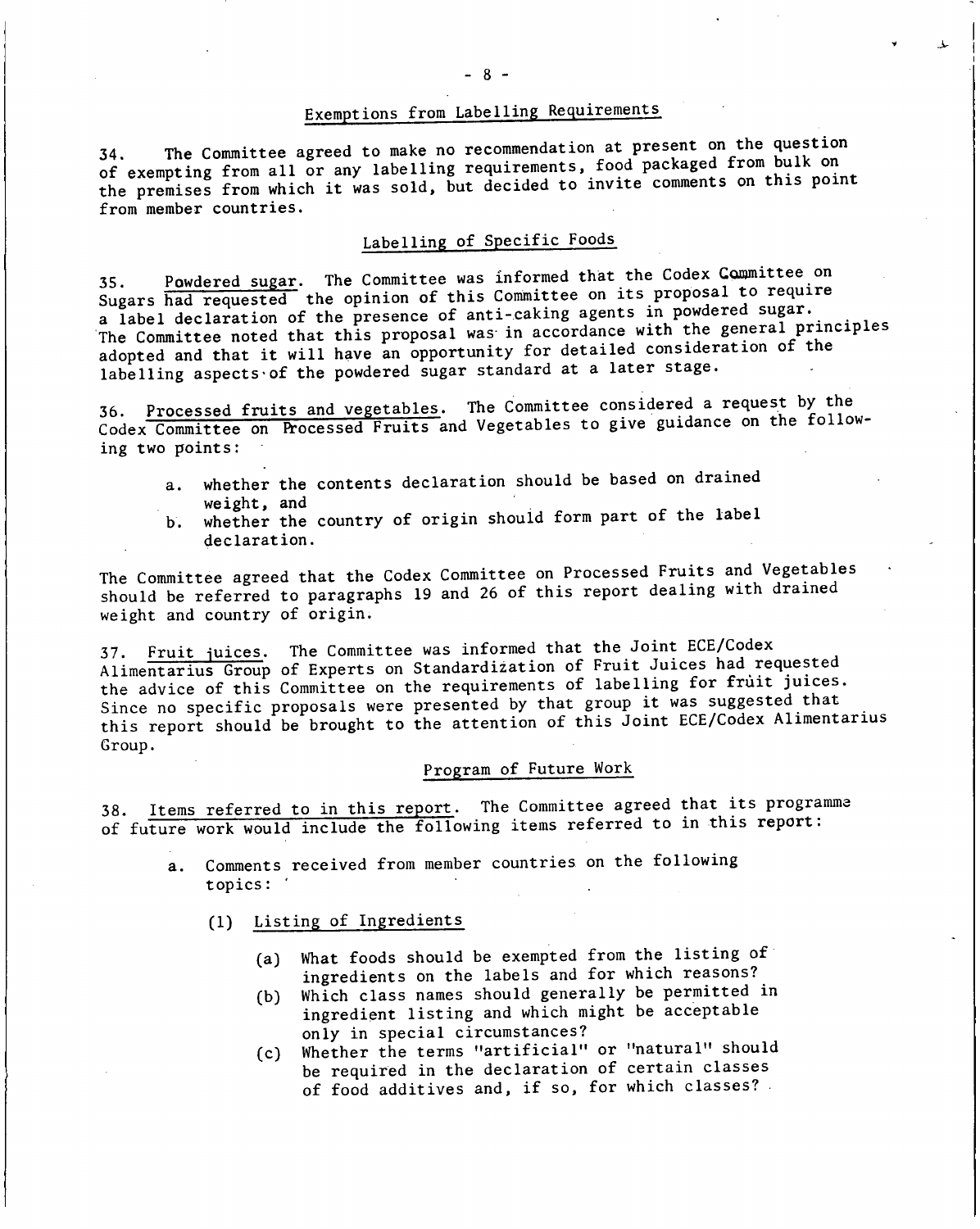- (2) Indication of Mandatory Information
	- **(a)** Which method among the following three is considered as the most suitable to ensure that mandatory information is clearly and prominently displayed in a manner readily discernible to the consumer:
		- (i) to relate the size of lettering or type for the mandatory information to the size of the largest lettering or type appearing on the label;
		- (ii) to indicate a minimum size of lettering or type for mandatory information;
		- (iii) to relate the size of lettering or type for mandatory information to the size of package or net contents with or without a minimum size specified?
	- $(b)$ Is there any other suitable method?
	- Should the net contents be shown on that portion of  $(c)$
	- the label in which the name of the product is declared? Should all mandatory information be shown in the same plane?  $(d)$
- $(3)$ Country of Origin

Should a declaration as to the country of origin be necessary only if its absence would result in deception?

Food Packaged from Bulk on the Premises where it is Sold

Should this food be exempted from any or all labelling requirements?

- b. Standards developed by Codex Commodity Committees and referred to this Committee by the Secretariat of the Commission, for consideration of labelling aspects.
- The joint report of Canada and the United States on the declaration of the net contents of aerosol containers.  $c_{\star}$
- d, The labelling of irradiated foods.

39. Other topics. The Committee discussed other matters which might be considered for Other topics. The Committee discussed other matters which might be considered **the** agenda of future meetings and decided that the following items should be included:

a. Labelling which may be necessary for foods normally sold without labels (non-pre-packaged foods).